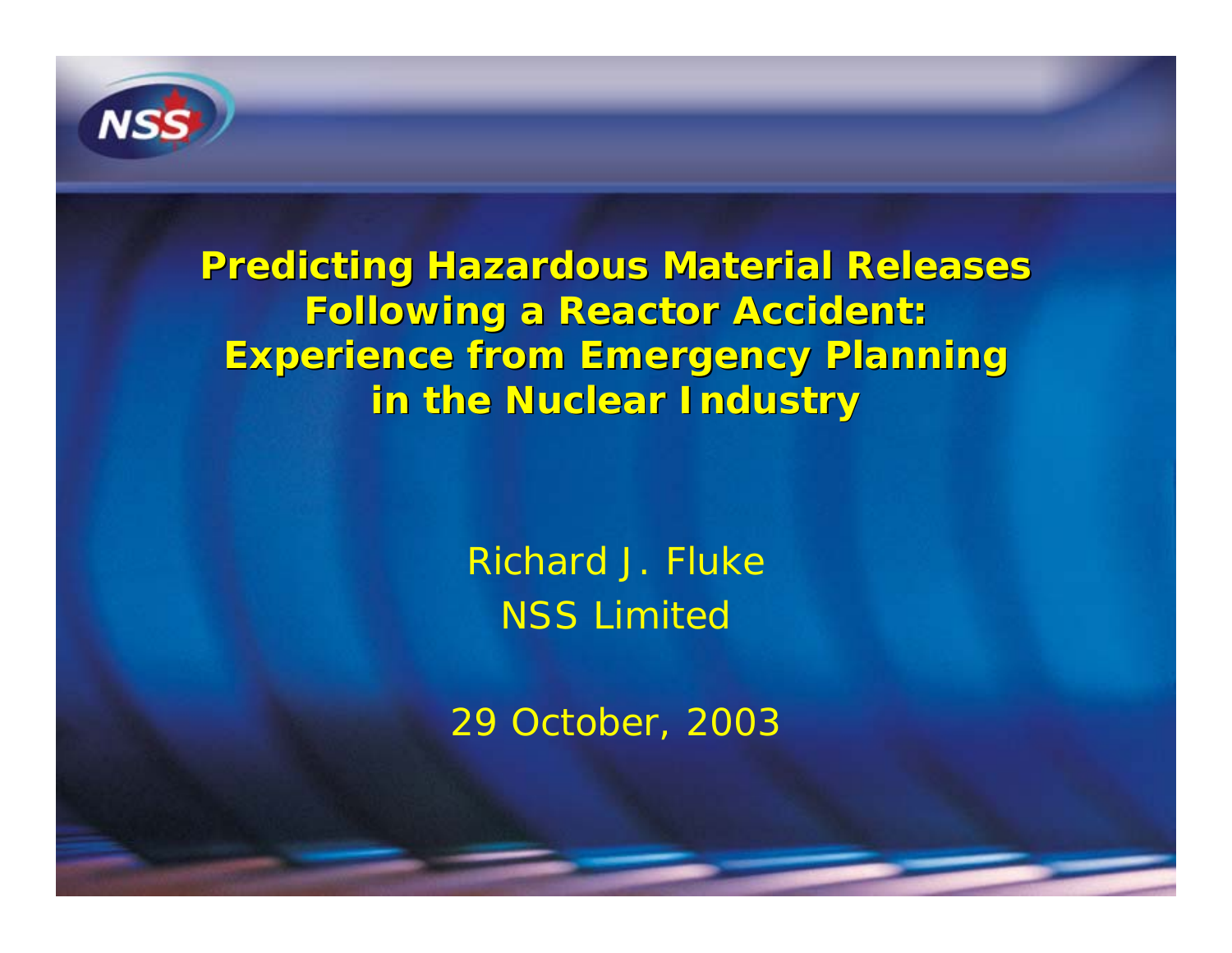

- **Introduction**
- **Role of Safety Analysis**
- **Predicting a Release Following an Event**
- **Main Elements of an Emergency Plan**
- **Learning from Experience**
- **Conclusions**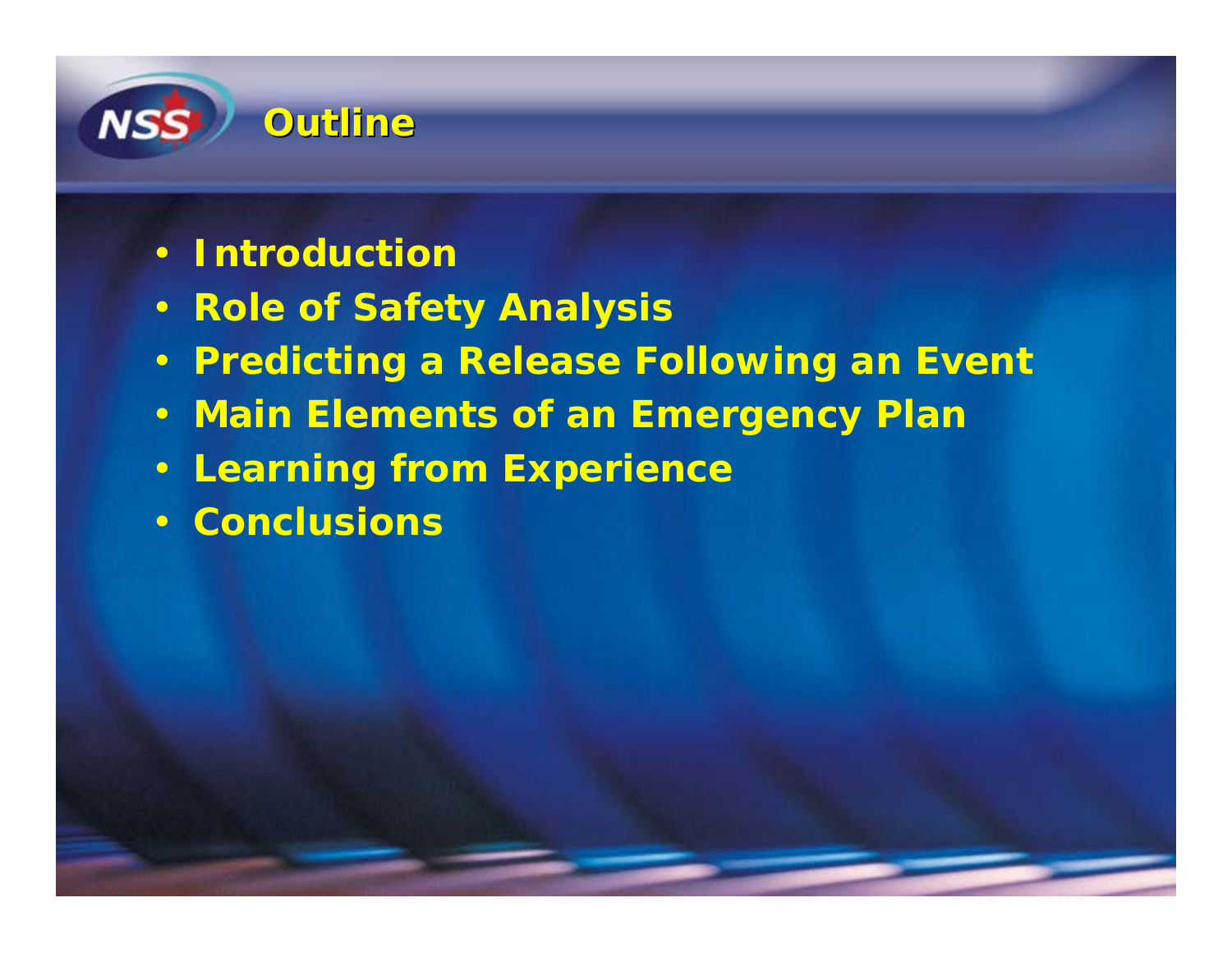

- **Ability to deploy appropriate protective measures depends on the adequacy of advanced planning**
- **Development of Emergency Plan depends on identifying and characterising the hazards**
- **Safety analysis provides important information needed for planning**
- **Events with delayed release require some predictive capability, and are the most difficult to plan for**
- **A simple approach is needed and is available**
- **Approach is broadly applicable to other fields**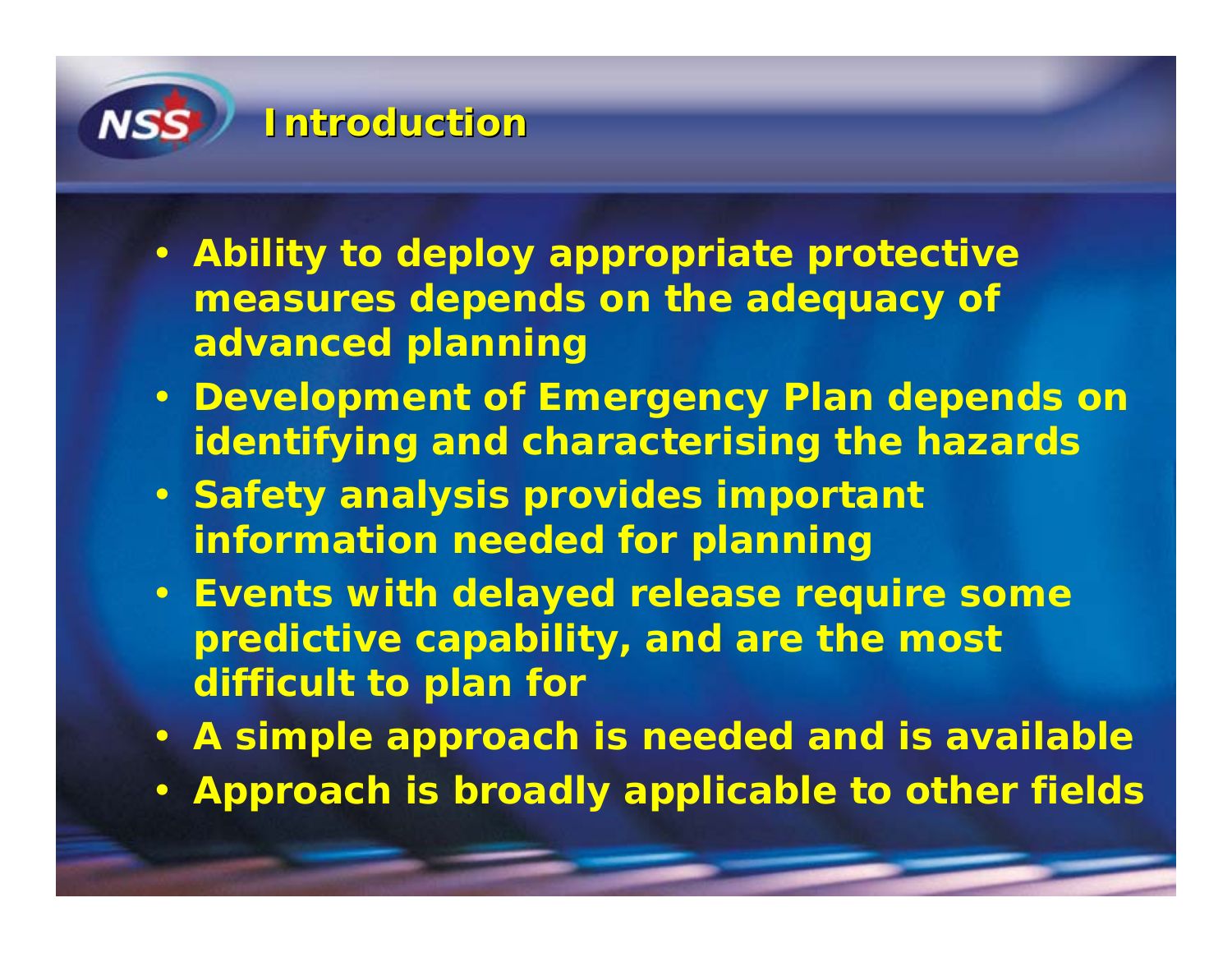# NS.

# **Why a Simplified Approach? Why a Simplified Approach?**

- **There are too many possible events to plan for each one in detail**
- **Actual events differ from the ones that are postulated and analysed (Life 101)**
- **Actual events do not reveal the detail needed to determine the timing and magnitude of release**
- **Actual events require a quick determination of the timing and magnitude of release to deploy appropriate protective measures**
- **Safety analysis can contribute to developing a simplified approach**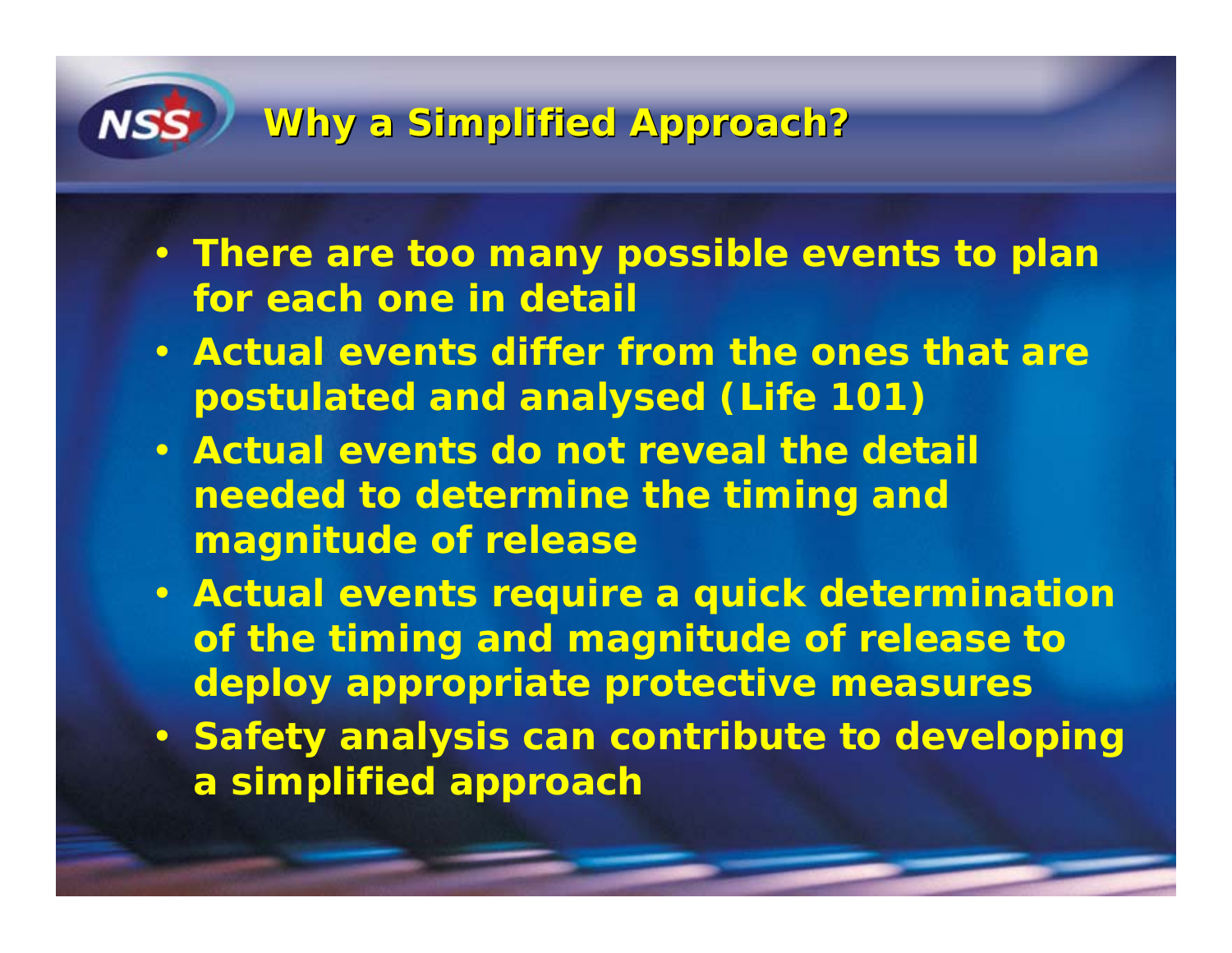# **Role of Safety Analysis Role of Safety Analysis**

NS.

- **Safety analysis is formal and systematic**
- **Makes use of both deterministic and probabilistic methods**
- **Confirms the design is capable of meeting safety criteria**
- **Comprehensive covers events with wide range of probabilities and consequences**
- **Demonstrates defence in depth**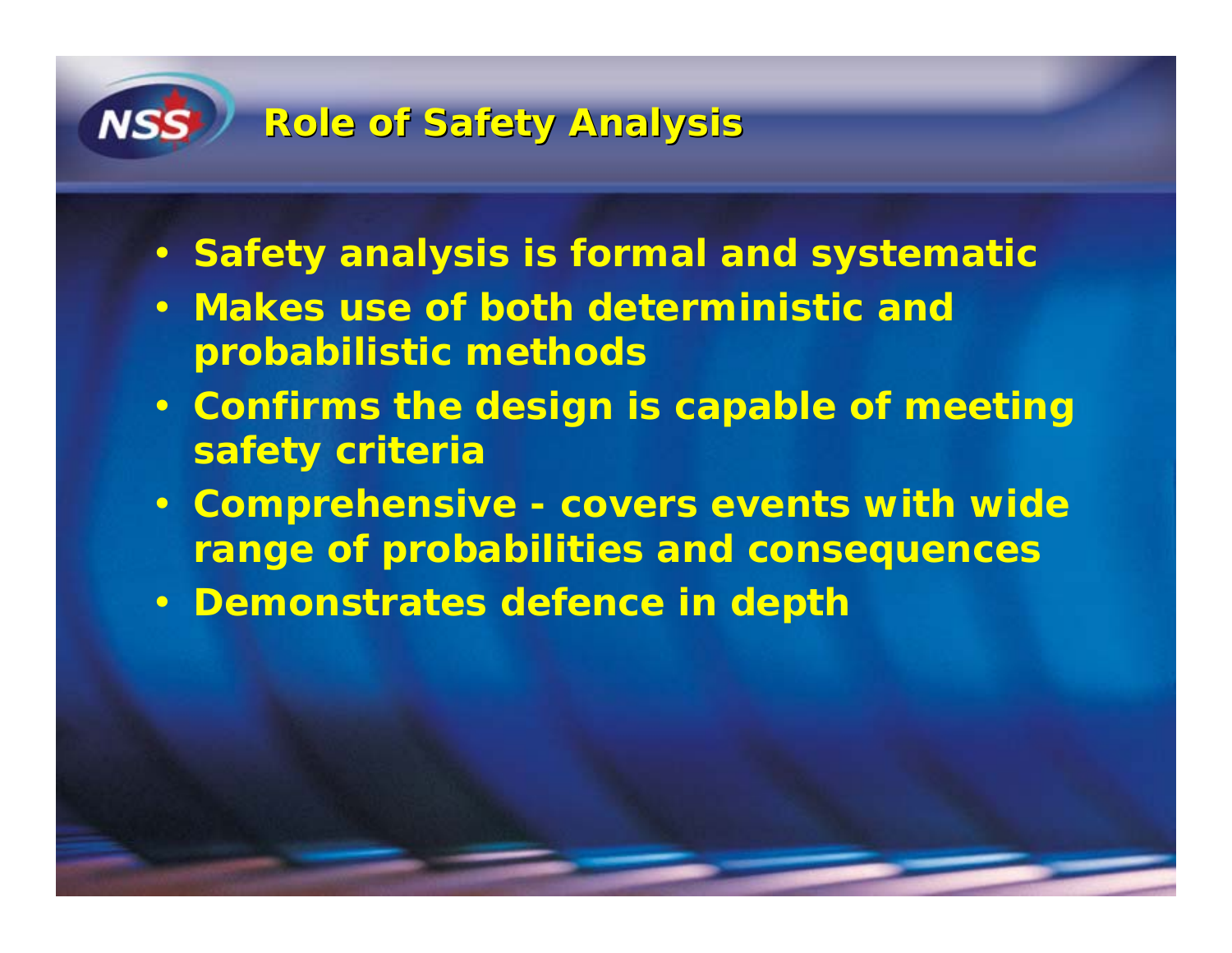# **Defence in Depth: Level, Objective, Means Defence in Depth: Level, Objective, Means**

| Level         | Objective                                                        | <b>Means</b>                                   |
|---------------|------------------------------------------------------------------|------------------------------------------------|
| 1             | <b>Prevent failures</b>                                          | <b>Conservative Design</b>                     |
| $\mathcal{P}$ | <b>Detect Failures</b>                                           | <b>Protection and surveillance</b>             |
| 3             | <b>Control accidents</b><br>within limits                        | <b>Safety Systems, emergency</b><br>procedures |
| 4             | <b>Control accident</b><br>progression, mitigate<br>consequences | Complementary measures,<br>accident management |
| 5             | Mitigation of harm to<br>public, environment                     | Off-site emergency response                    |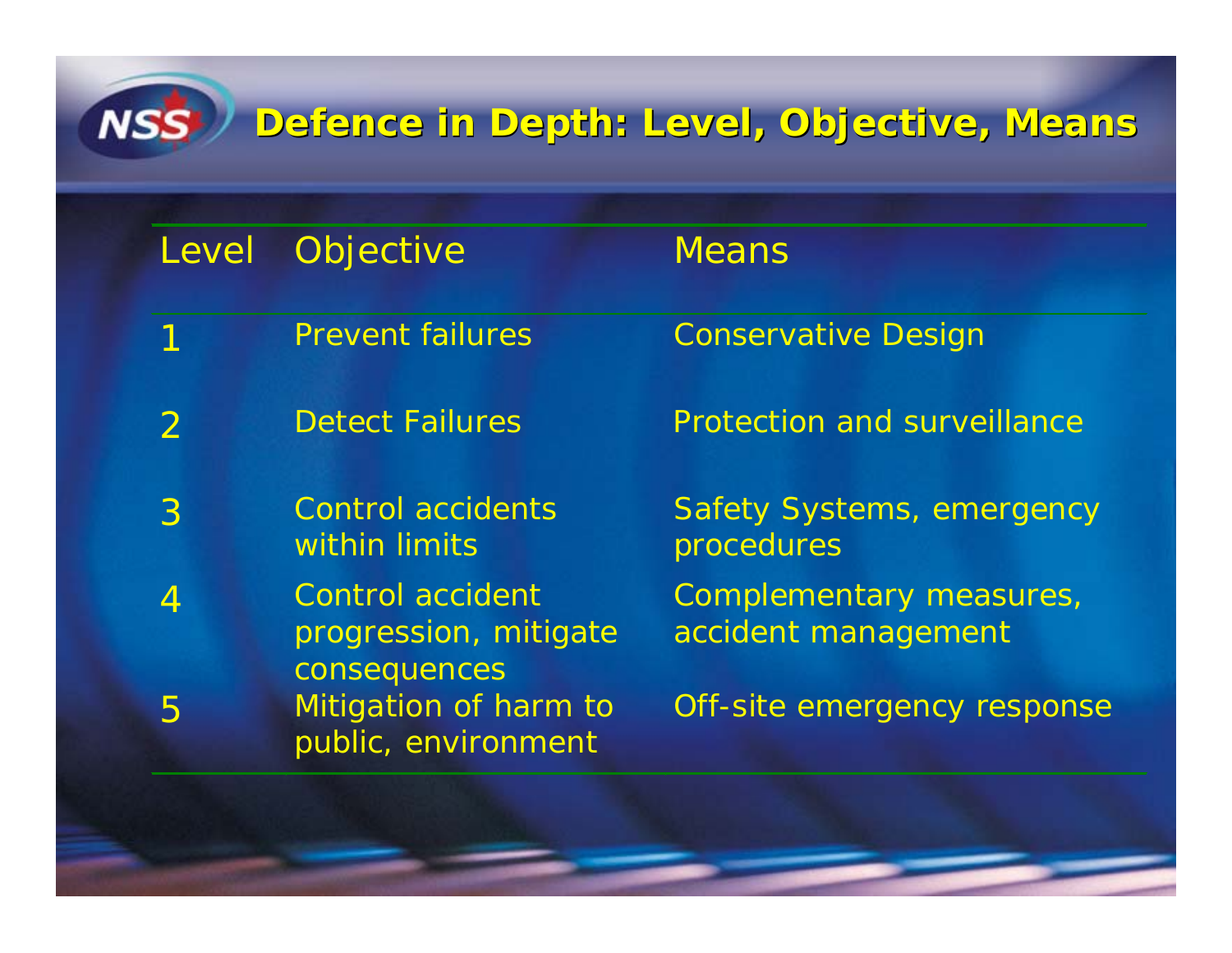

### **Events with Delayed Release Events with Delayed Release**

- **Difficult to plan for need to predict the consequence to ensure appropriate protective actions are taken whilst avoiding panic**
- **When will a release occur?**
- **What and how much will be released?**
- **Where and how far will it disperse?**
- **When can we declare it safe?**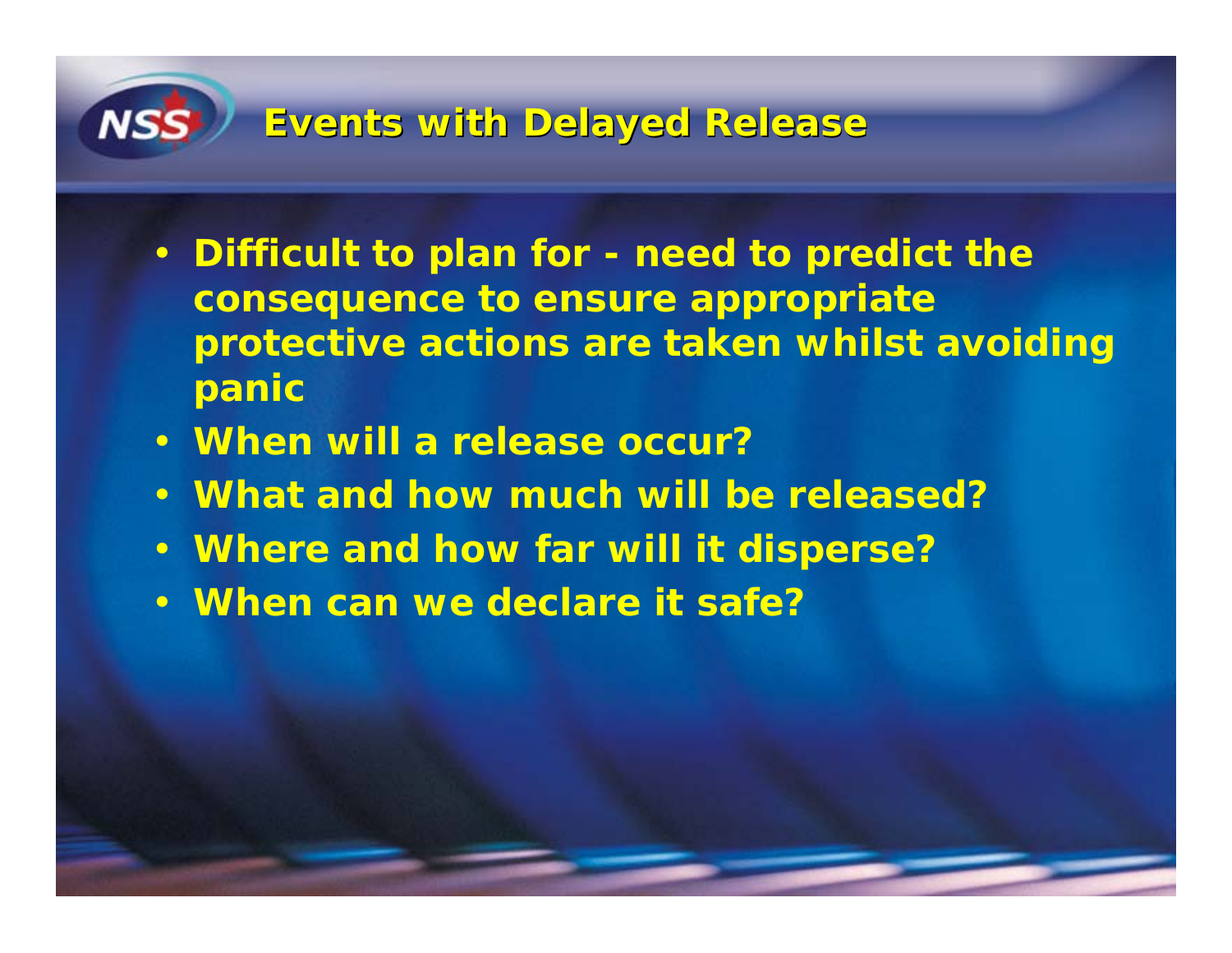## **Predicting the Release (Source Term) Predicting the Release (Source Term)**

- **Postulated event validated computer codes used to calculate the consequences**
- **Performed as part of the safety analysis**
- $\bullet$  **But, this is not a practical solution following a real event**
	- Takes too long

NS.

- •Requires a team of experts to assess results
- Event is largely undefined, code calculations irrelevant
- **There is a better way!**
- **Put the existing safety analysis into service**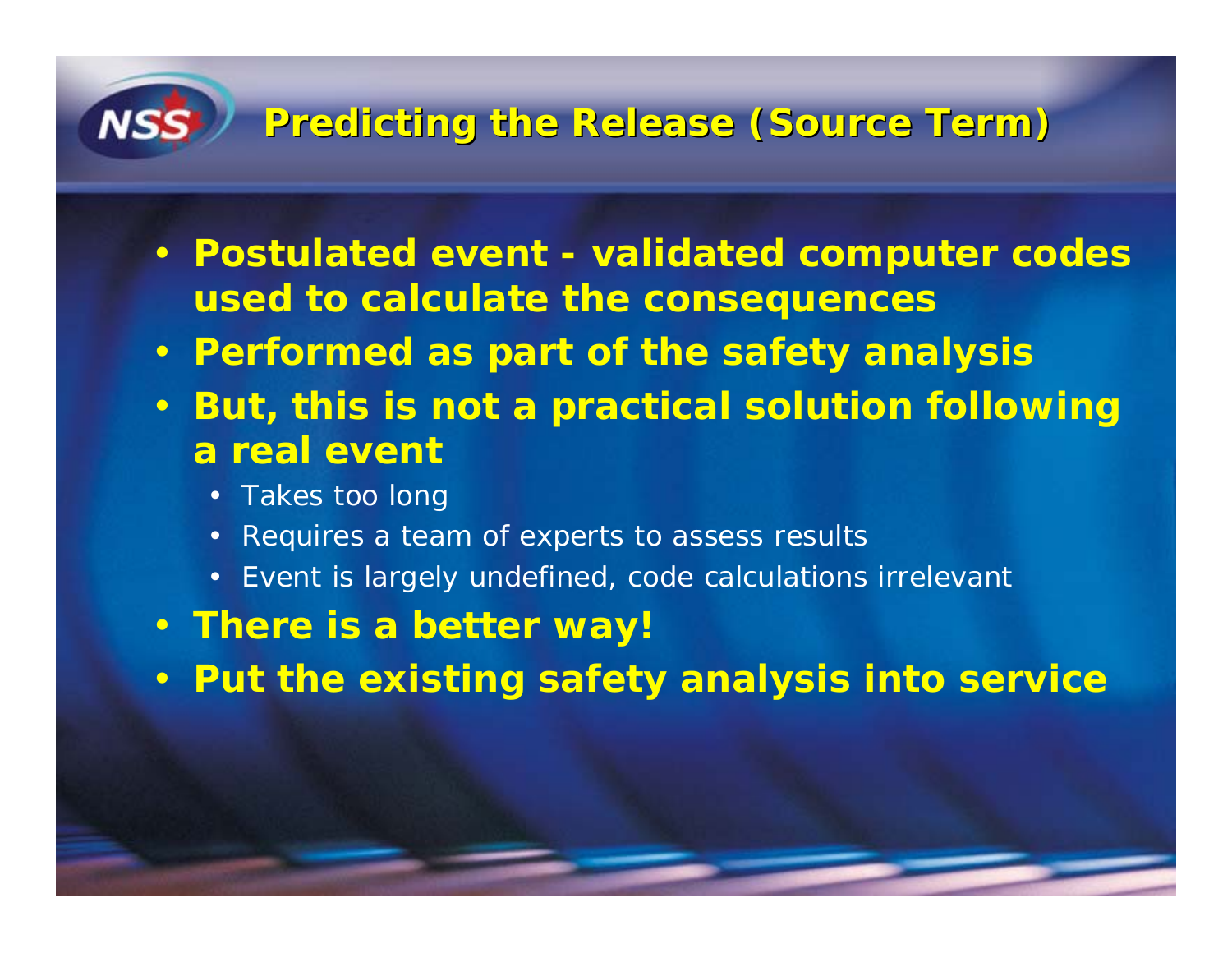# **Predicting the Release ( Predicting the Release (Cont'd )**

• **From the large set of safety analysis cases, select a few representative cases**

• Include range of probabilities and consequences

- **Review the plant response to the selected events**
	- Control room indications, alarms, safety system response
	- Process system transients
	- Timing and magnitude of the release

• **Pre-determine the appropriate response for each representative case ("Default Cases")**

- •Detailed planning
- •Define all resources and external agencies and services
- •Include some "rare" events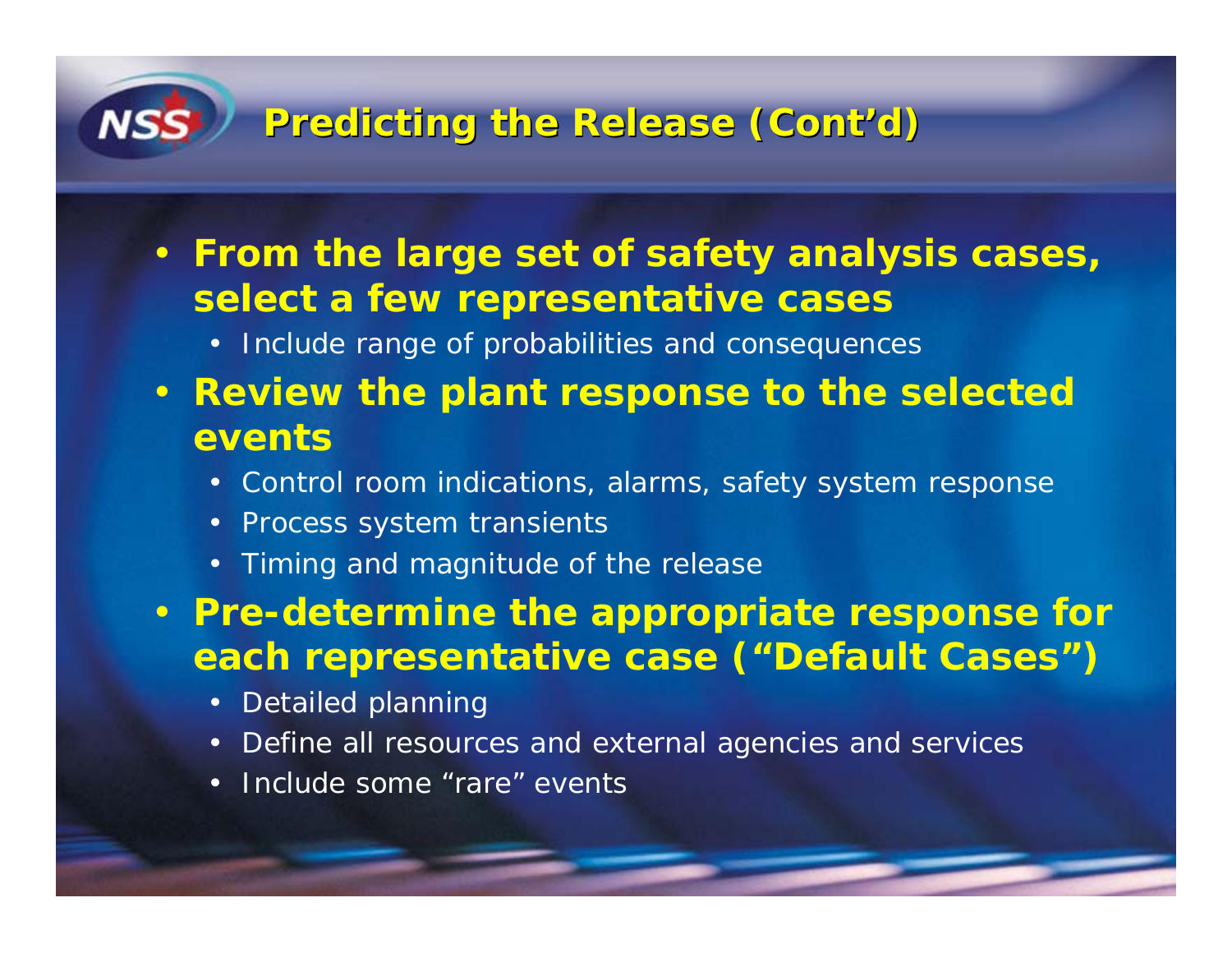# **Predicting the Release ( Predicting the Release (Cont'd )**

**NS** 

- **Correlate each "default" to the expected control room indications and system transients**
- **Formalise the defaults and conditions intoprocedure, flow-chart, computer program**
- **If an event occurs, use system status and control room indications to determine thebest "default" case, and initiate plan and make appropriate notifications**
- **If a delayed release is expected, a predictive capability is needed ...**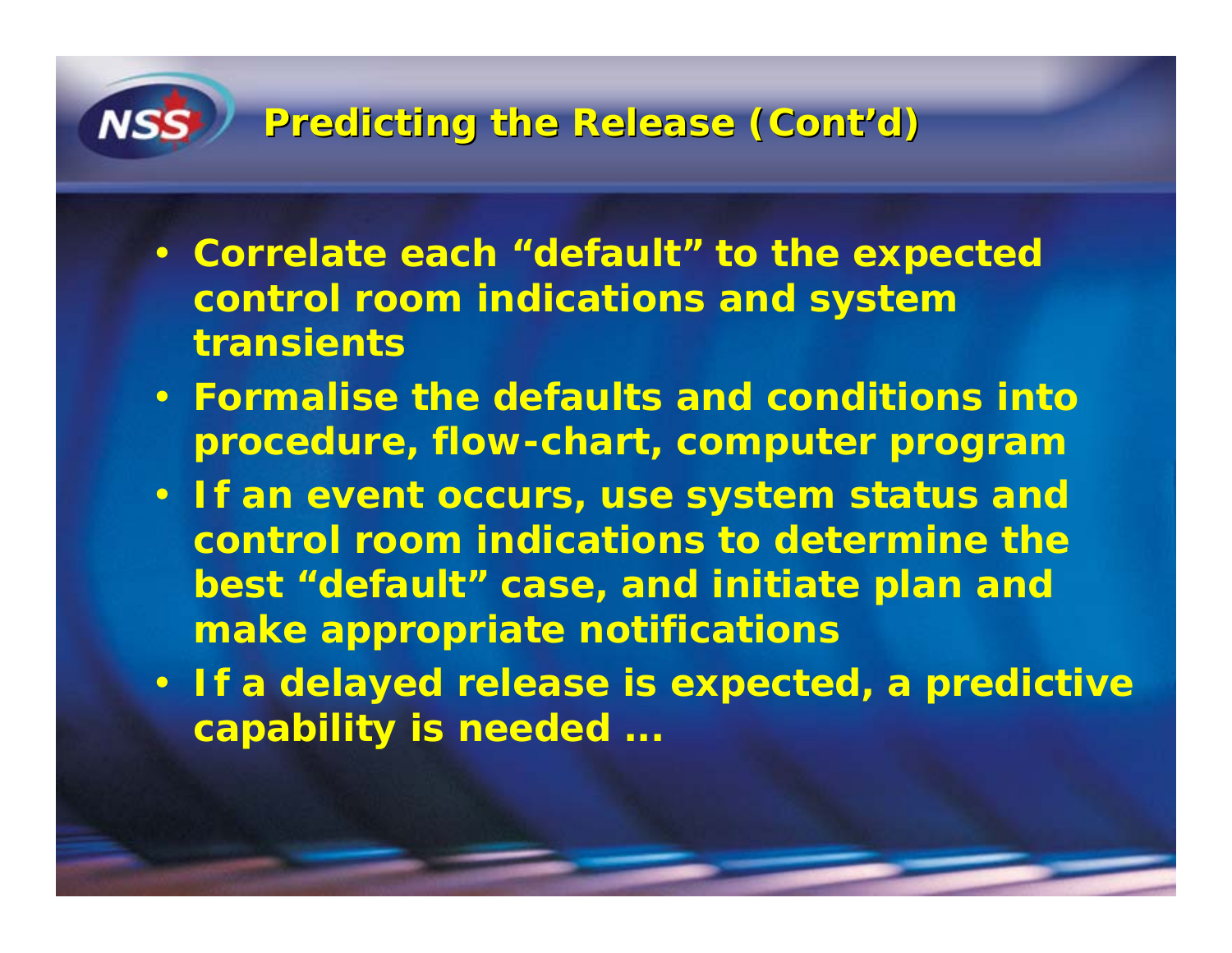# **Predicting the Release ( Predicting the Release (Cont'd )**

- **From the safety analysis for the selected default case, correlate plant response, system transient conditions and other indications preceding a delayed release**
- **Develop procedure to measure key parameters following an event**
- **"Correct" the default source term by the ratio of measured parameter to the calculated parameter**
- **Apply the best available meteorological data (current data from station, forecast from meteorologists, or from seasonal averages)**
- **Repeat regularly, keeping agencies informed**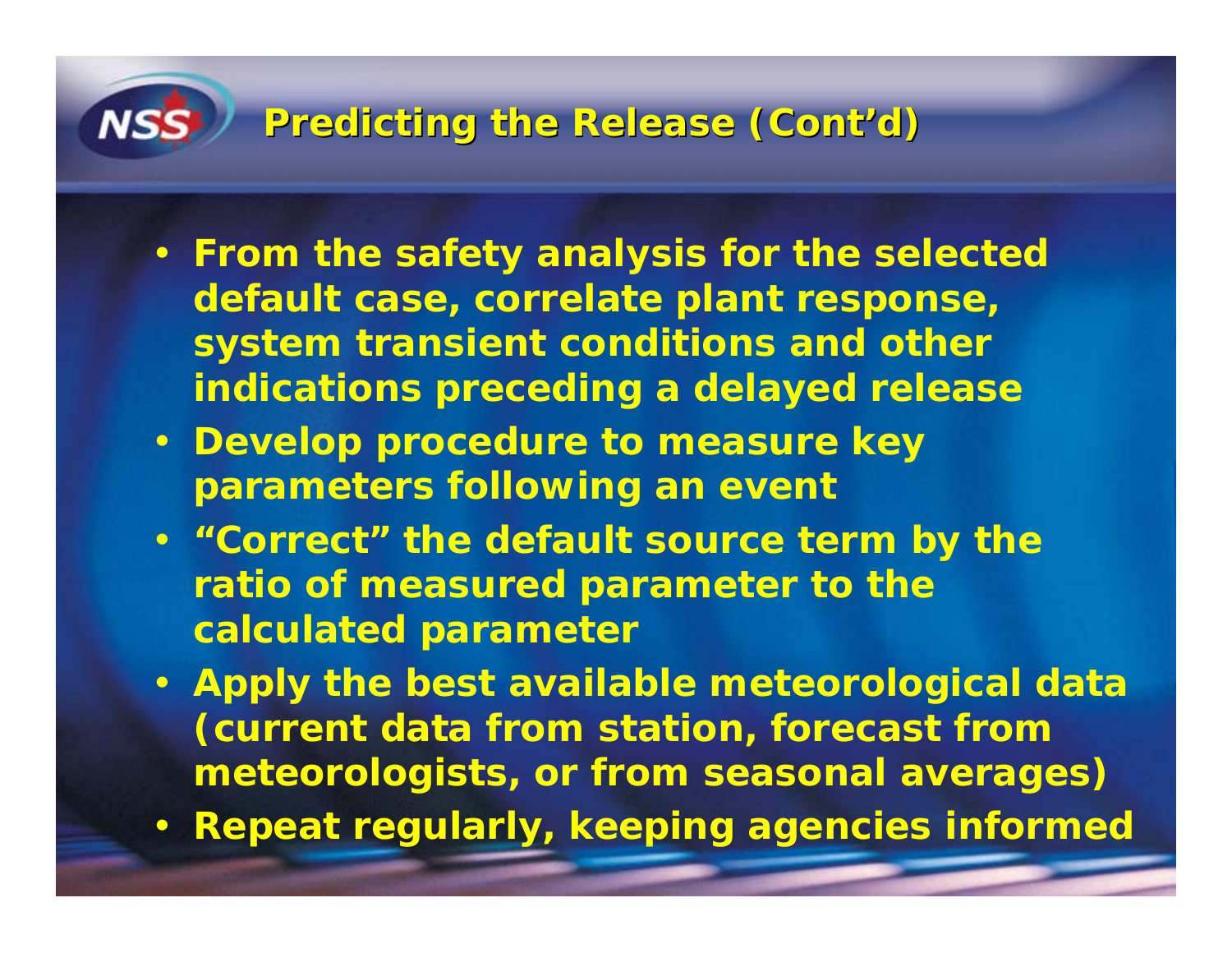### **Example from Nuclear Industry Example from Nuclear Industry**

- **Default scenarios selected from safety report**
- **Plant response analysed in detail**
- **Example Loss of Cooling Accident (LOCA)**
	- Safety analysis provides detailed plant response
	- • Timing of trips, process system transients, safety system response, pressure and temperature inside containment, radiation fields inside and outside containment, timing and characteristics of release
- **System status and control room indications known within minutes to judge that a LOCA has occurred and an off-site release will occur within a few days**
- **Notifications begin, Emergency Plan activated**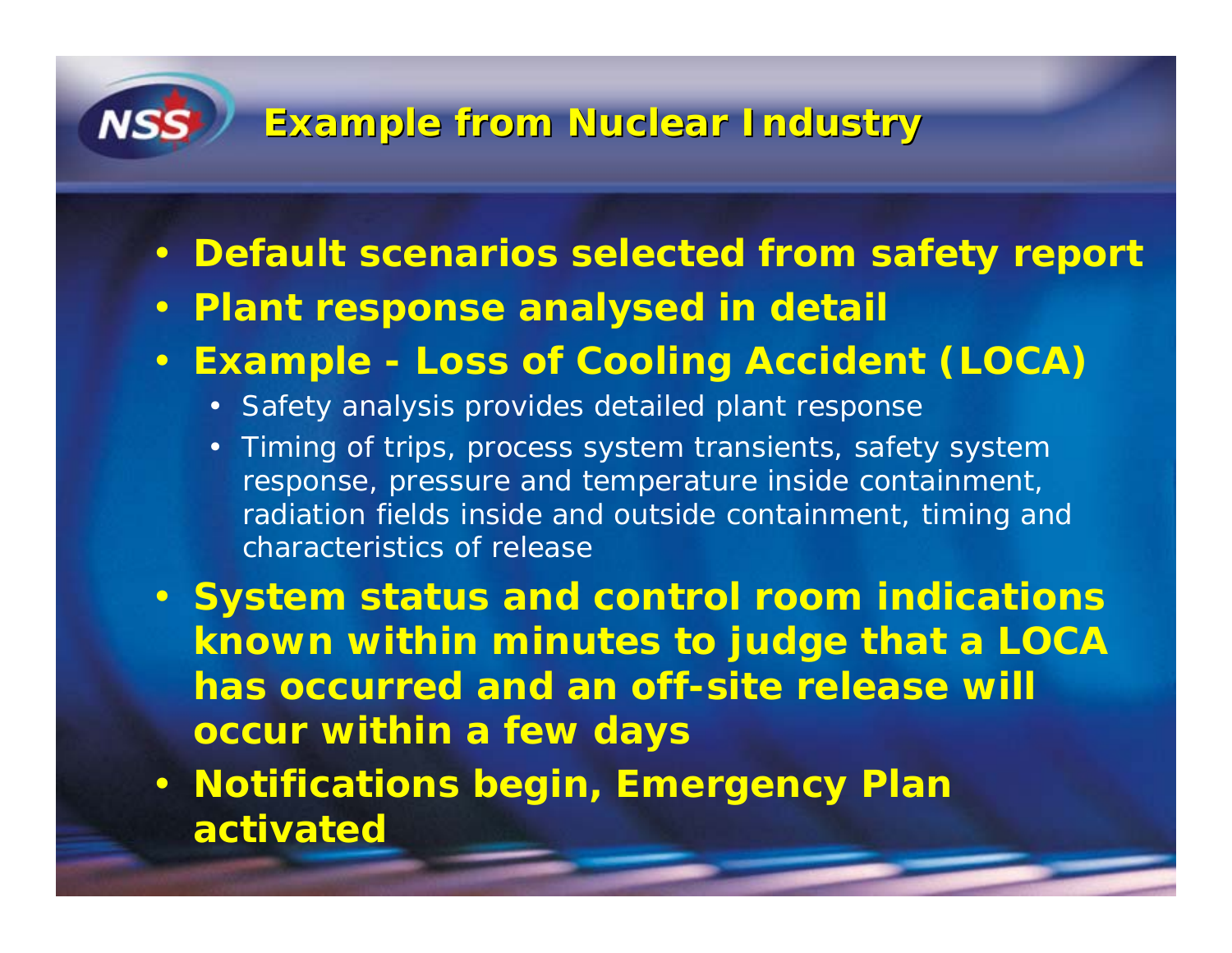### **Example from Nuclear Industry ( Example from Nuclear Industry (Con't )**

#### • **Source-Term "correction" factors**

- Safety analysis determines radiation inside containment following an accident with fuel failures
- •Based on calculated radionuclides inside containment, the expected radiation at a point outside containment is calculated
- • The radiation dose rate changes with time due to radionuclide decay - this is the radiation "signature" for the default event
- •Following a real event, the dose rate at predetermined point is measured
- The measured radiation, and the time it was measured, is used to "correct" the calculated source term
- A corrected source term is now available
- •Process is repeated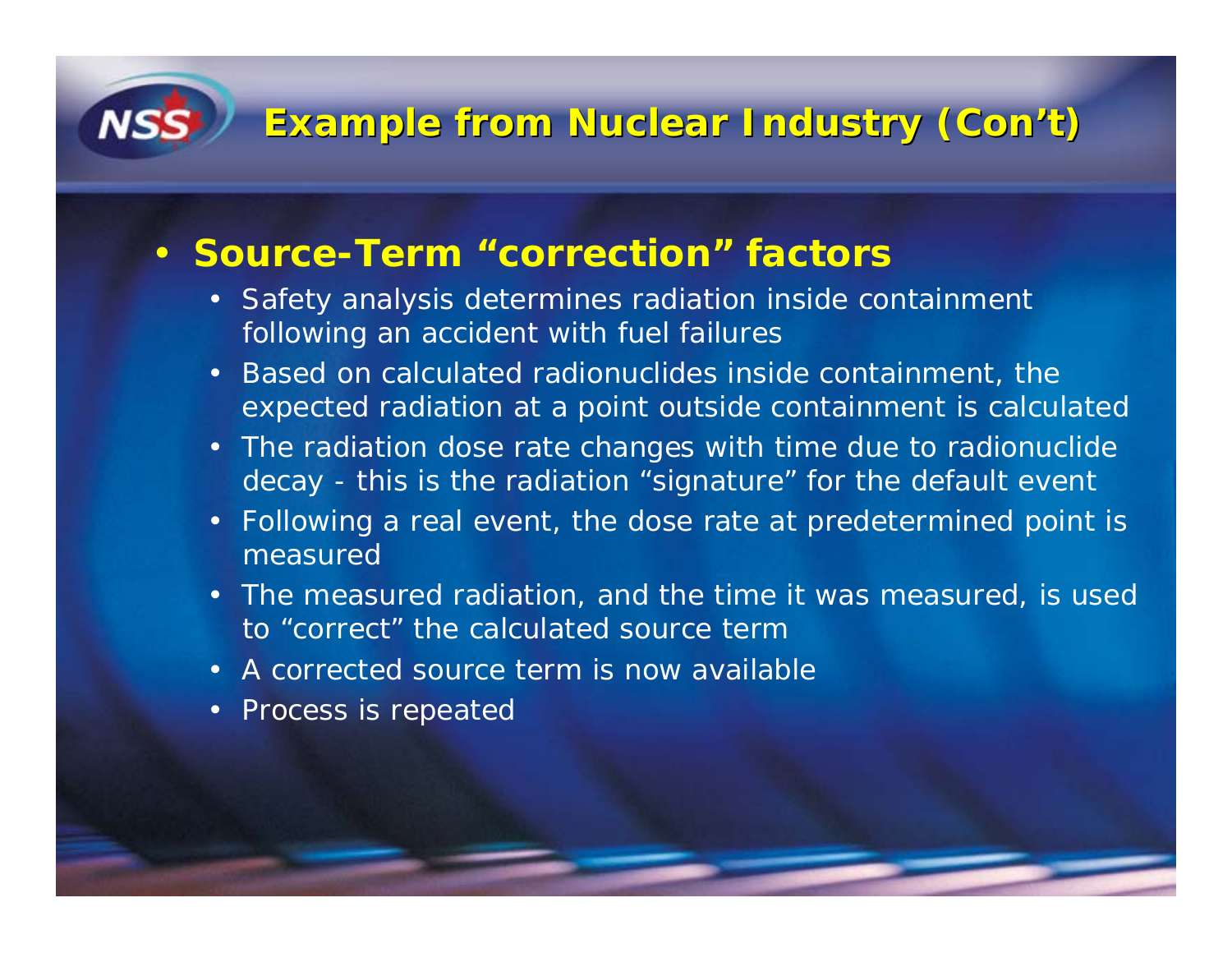# **NSS**

### **Source Term "Correction" Source Term "Correction"**



**Shielding Factor**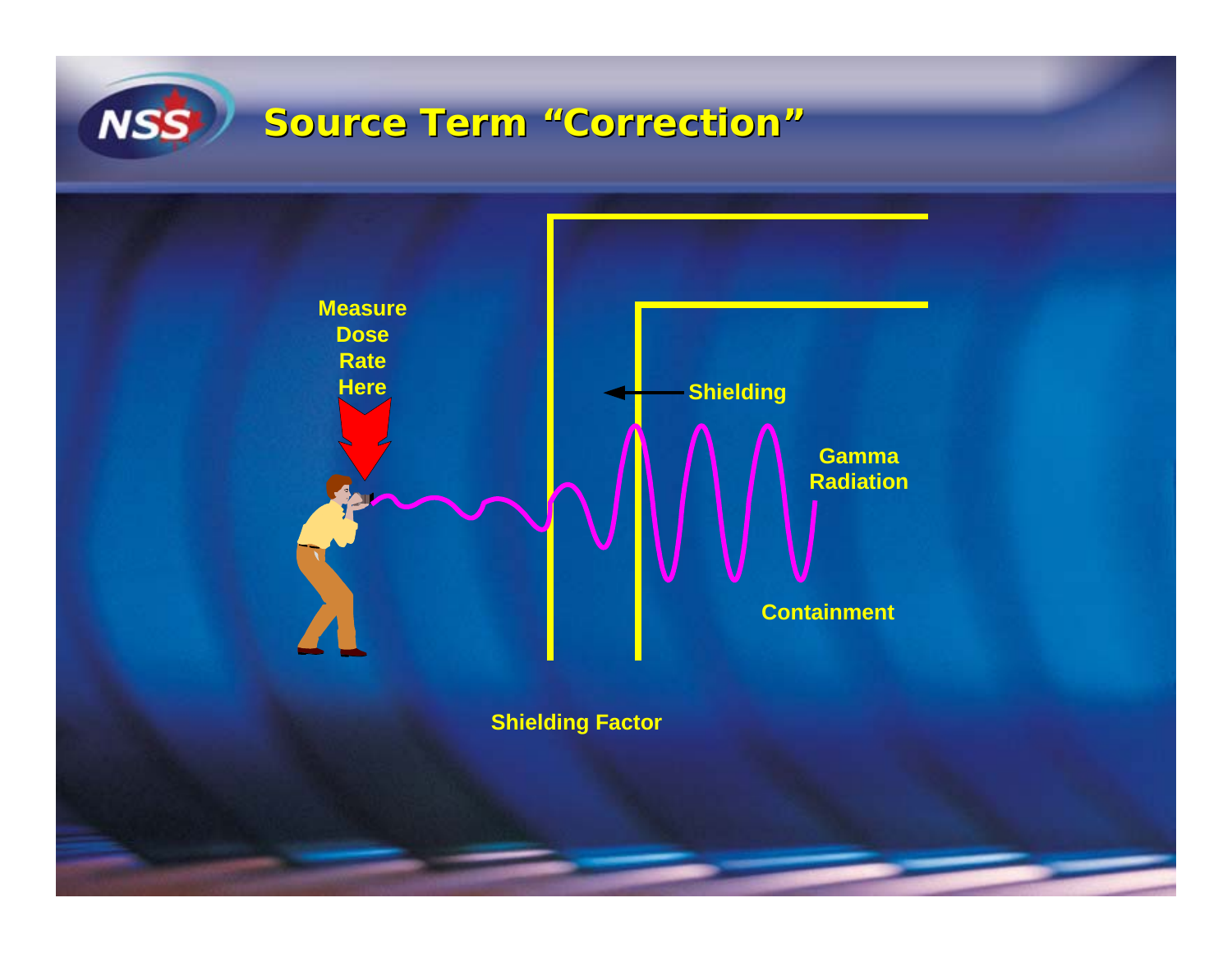# **Release Time Correction Release Time Correction**

- **LOCA Example Blowdown into containment causes temperature and pressure transient followed by a long sub-atmospheric period due to vacuum building response**
- **Later, as containment pressure rises to near atmospheric, containment is vented through high efficiency emergency filters**
- **The time to venting depends on the amount of leakage and sources of air ingress**
- **Safety analysis makes conservative assumptions, but reality would be different**
- **Method developed to predict the venting time**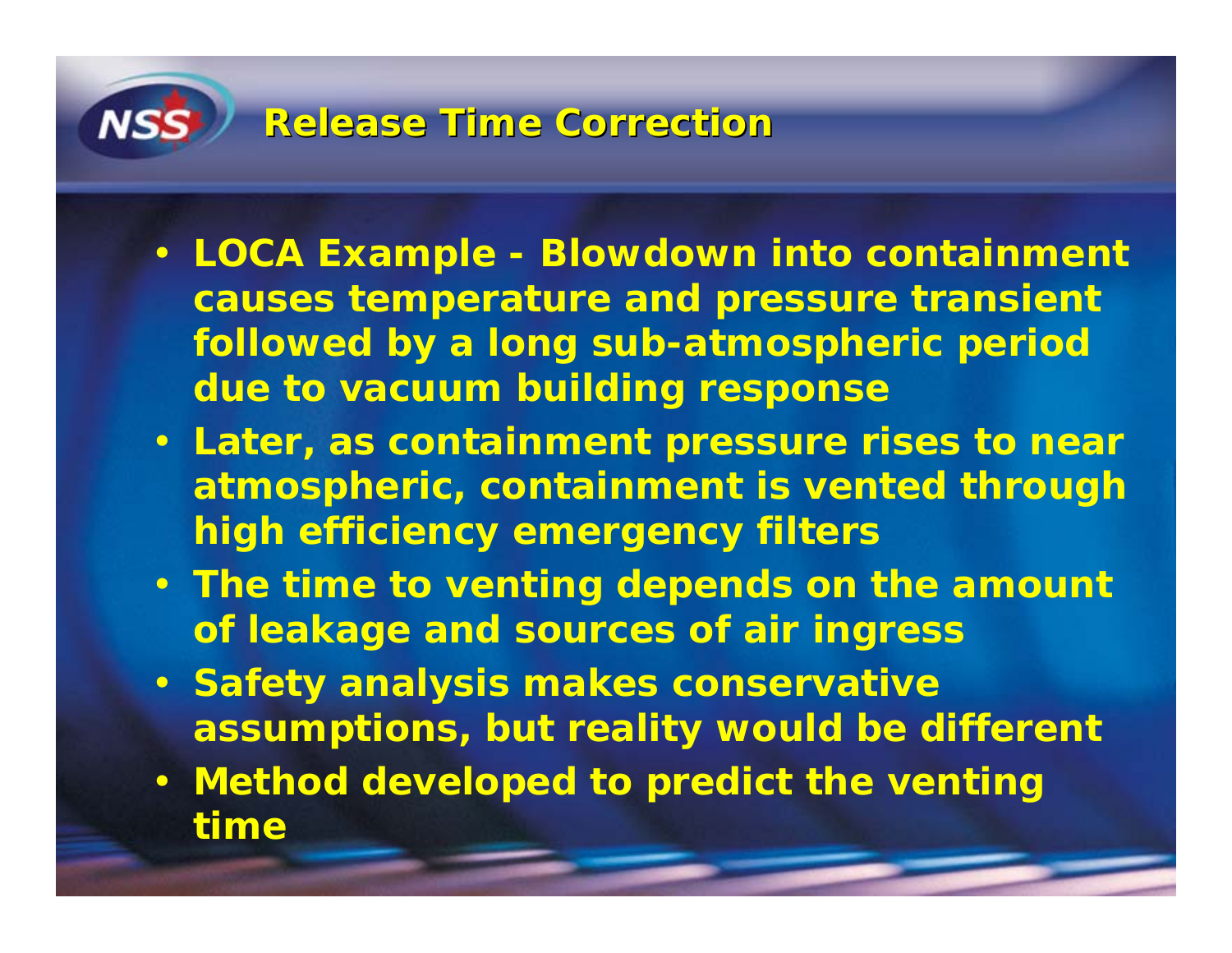### **Release Time Correction ( Release Time Correction (Cont'd )**

- **Following the accident, pressure and temperature are measured periodically**
- **Trend is established by converting P & T into mass and energy, extrapolating using a least-squares fit, and the time of venting is predicted**
- **The source term is now predicted**
- **Similar process for dispersion direction and distance - use default weather until a good meteorological forecast is available**
- **Process will work for high consequence rare events - no need for detailed planning of rare events**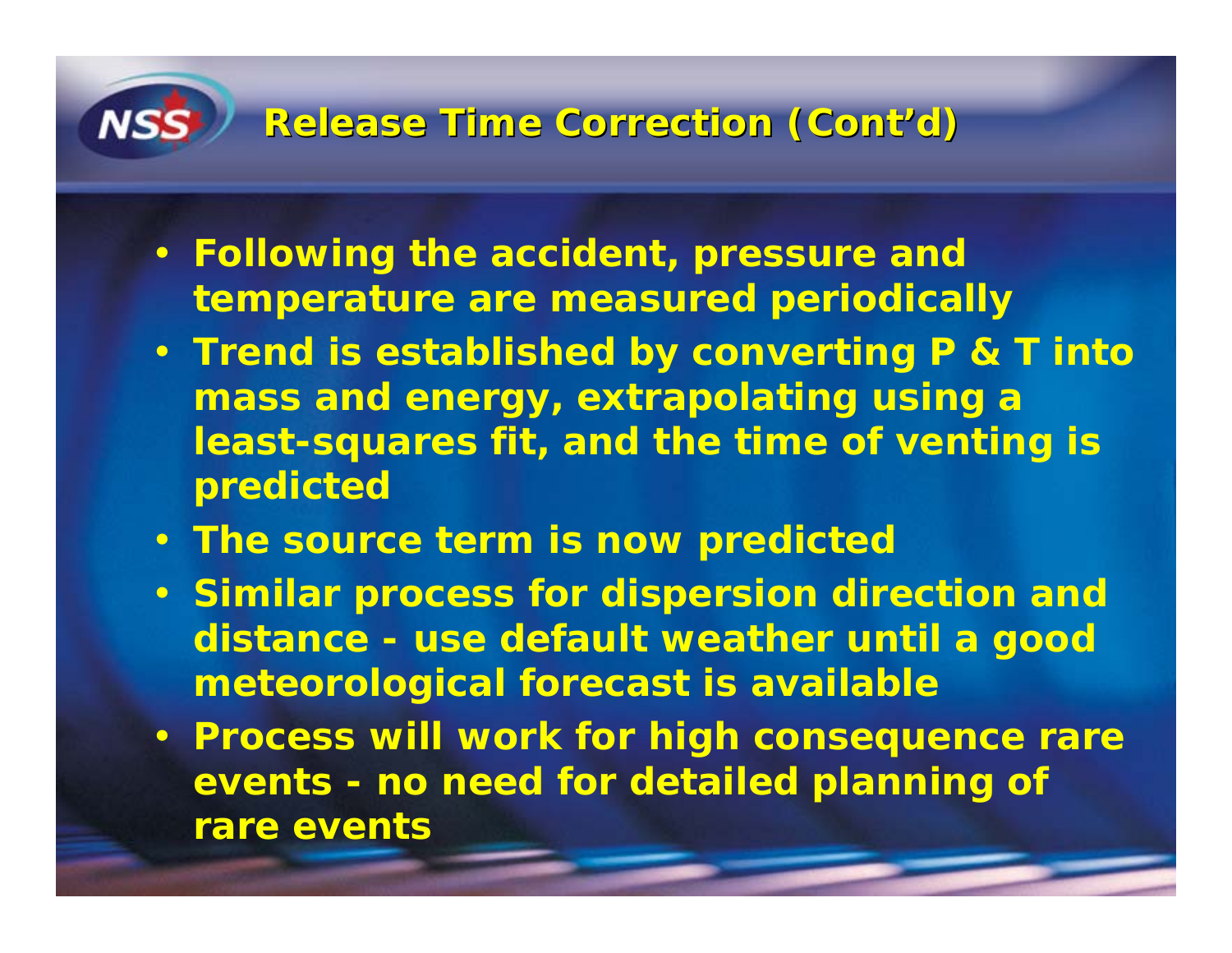

### **Elements of an Emergency Plan Elements of an Emergency Plan**

- **Good example in CSA N286.5**
- **Emergency Classification**
- **Emergency Response Organisation**
- **Emergency Plan**
- **Emergency Facilities, Equipment, Resources**
- **Personnel Protection**
- **Public Information Program**
- **Evaluation of Emergency Program Effectiveness (Learning from experience)**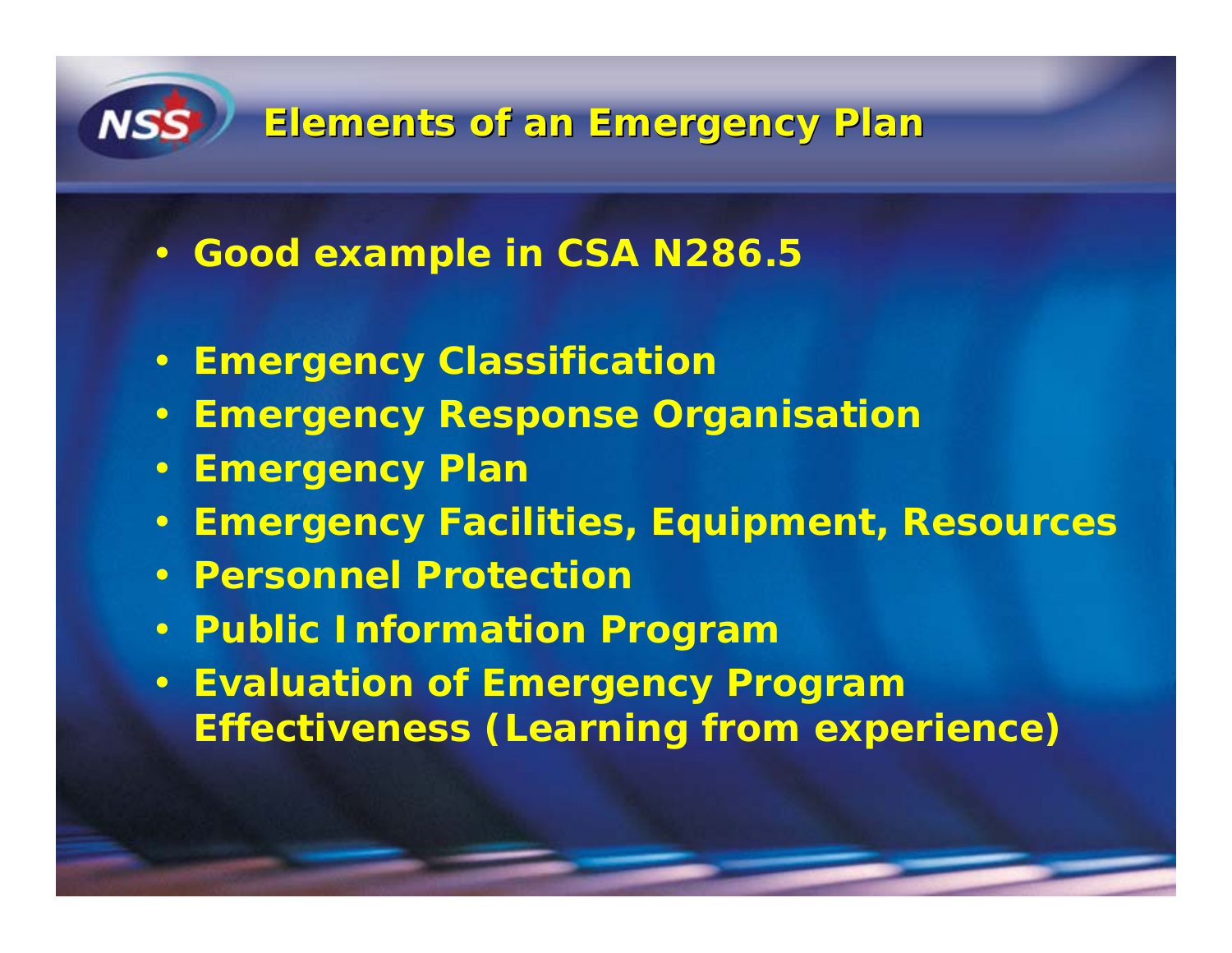# **Learning from Experience Learning from Experience**

### • **Evolved and continually improved since TMI**

• Manager's Office  $\longrightarrow$  Conference Room  $\longrightarrow$  Dedicated Facility

### • **Roles defined**

• Recovery, support, communications, security, health, facilitators, co-ordinators, media relations, log keeper

### • **Emergency Drills**

- planned
- • drill objectives (e.g. test assembly time off hours, test shift turnover, identify logistics problems, etc.)
- realistic script (unknown to participants, known to controllers)
- puts each role to the test
- full scale involves municipalities, police fire and health services, provincial and federal agencies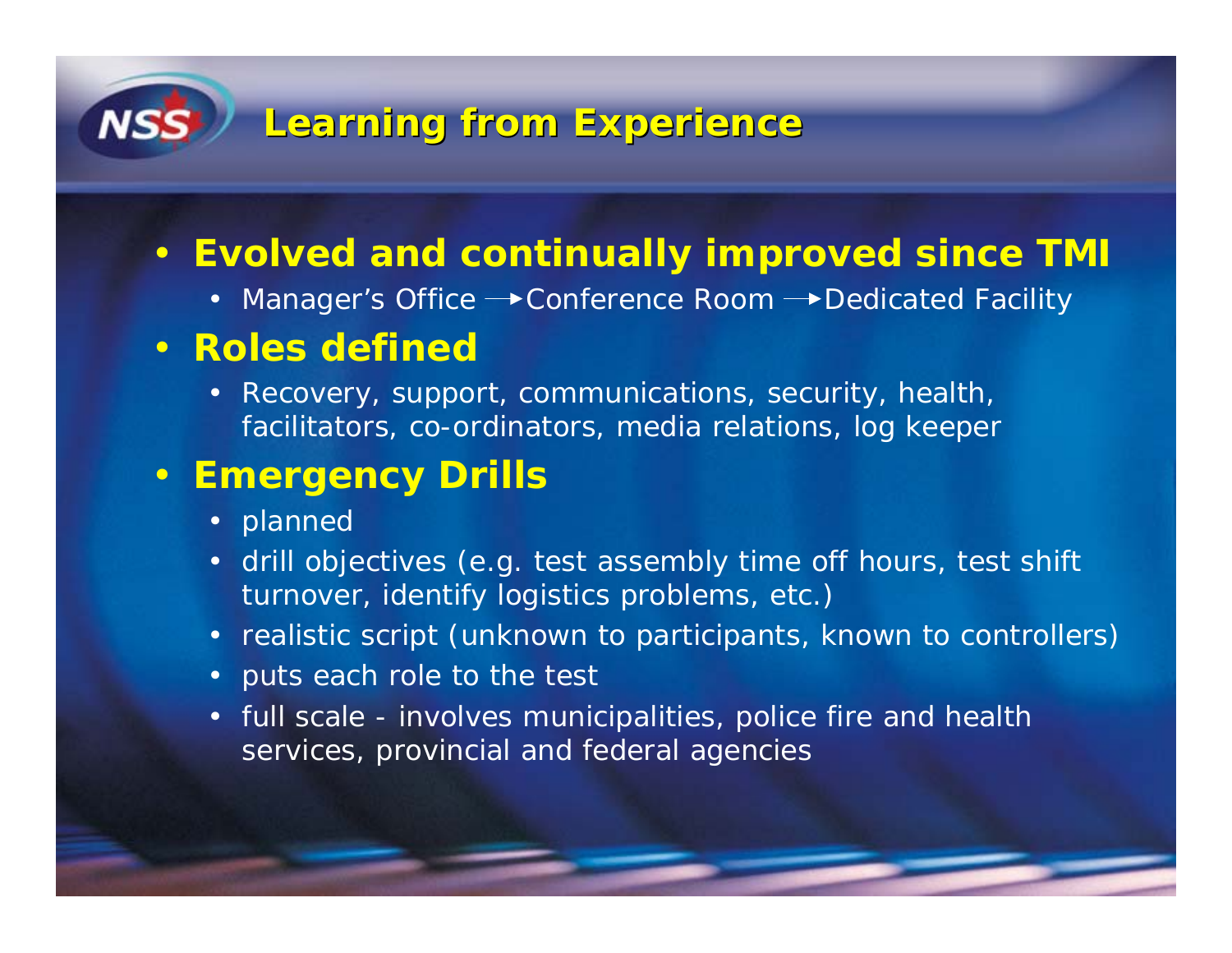# **Learning from Experience ( Learning from Experience (Cont'd )**

### • **Some lessons learned:**

- Non-essential staff are sent home but cafeteria workers might be essential!
- Plans must include contingency for agriculture and livestock
- •Have a separate facility for the media
- •Have prepared press releases for all anticipated situations
- • Senior executives need prepared presentations for media and stockholders
- • Must learn what NOT to say (security, economic issues - stick to the technical facts!)
- Work with municipalities and governments
- •**Practice**

**NSS** 

- •**Practice**
- •Practice
- •**Practice**